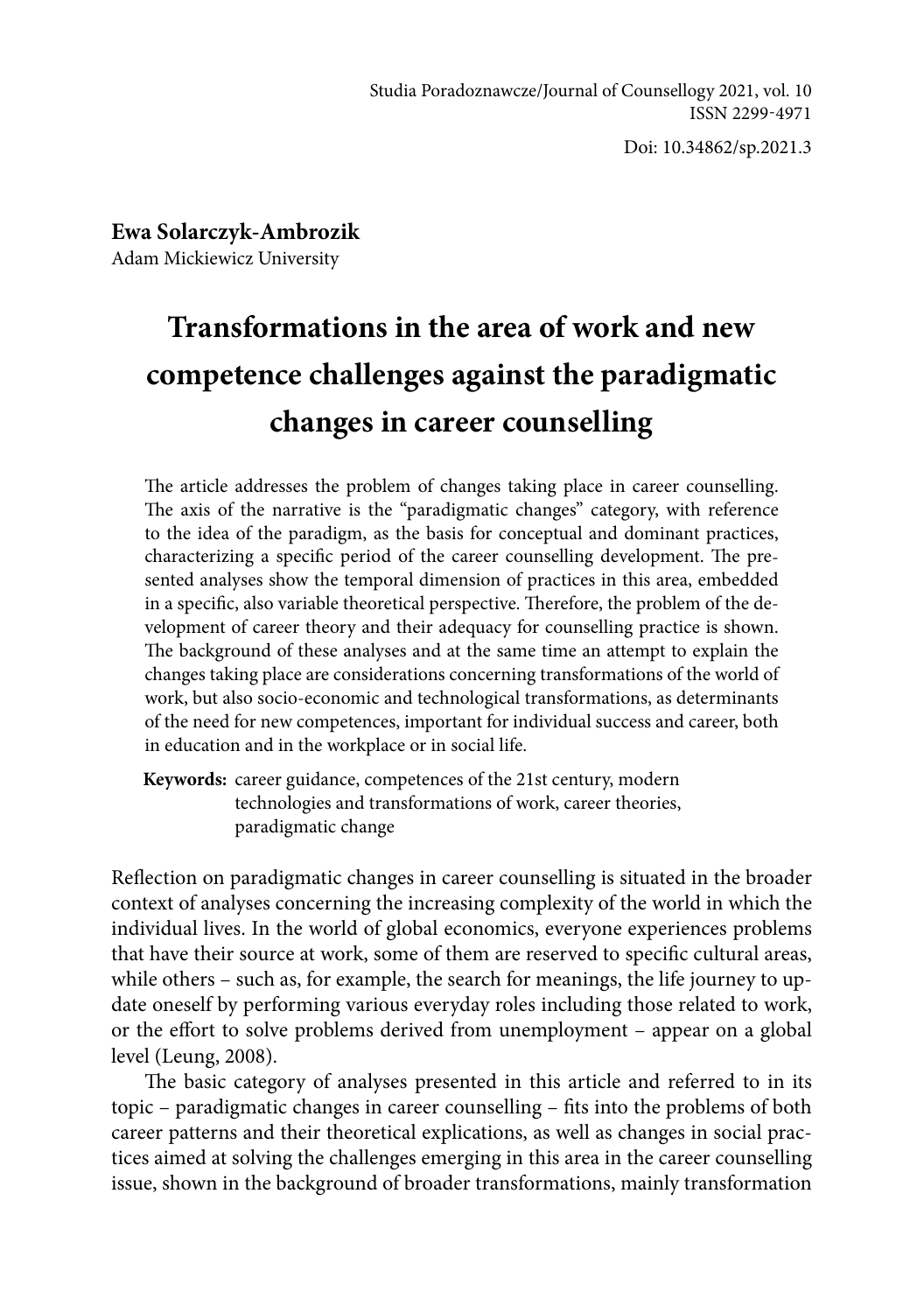in the sphere of work and the postmodern vision of the world (Solarczyk-Ambrozik, 2018a).

## **Technological, economic, and social aspects of the transformation of human work**

The main area of transformation is the changes in the very nature of work, which is increasingly dematerialized by focussing on the use of abstracts and ideas rather than production of objects. This phenomenon emerged from the transition to a knowledge-based economy. The dematerialized economy transforms the nature of work and its location in time and space. The increasing use of abstracts and ideas in the work process causes shifts in the structure of employment, which means shrinking of the working class and an increase in the number of employees in the service sector. Dematerialization of work also results in changes of expectations towards employees in terms of replacing routinized activities with flexibility in responding to dynamically alternating reality, regardless of whether the essence of the work is the production of objects or the processing of information (Marody, Lewicki, 2010, 100).

Miroslava Marody points out that by transforming the nature of work, the modern economy is also changing the way it is organized, which consists in moving towards the post-Ford model. He emphasizes that next to dematerialization and post-Fordism, the third term describing contemporary changes in work is the category of flexibility. At the height of organized capitalism, work, as the basic area of activity, characterized by specific properties, determined above all the circle of social identification of the individual, and the profession performed determined his place in society (Marody, 2014).

A broad description of changes in the analysed aspect of work transformations is presented by Manuel Castells, who shows the culture of the global information economy. As he emphasizes, each period of organizational transformation has its own archetypal symbol – and just as the Ford Motor Company has become a sign inspiring the concept of "Fordism", reflecting the industrial era of standardized production and mass consumption, the organizational form of the informational, global economy is reflected in the category of the network enterprise, which "makes material the culture of informational global economy: it transforms signals into commodities by processing of knowledge" (Castells, 2013, 203). The author hypothesizes that "as the process of globalization progresses, the organizational forms evolve from multinational enterprises to international networks" (Castells, 2013, 220). Critically referring to the classical theory of post-industrialism, he shows the transformations of work and employment, and as a source of it, the globalization and computerization are associated with networking and flexibility, which promotes mobility and planning of specific career patterns. A network enterprise is an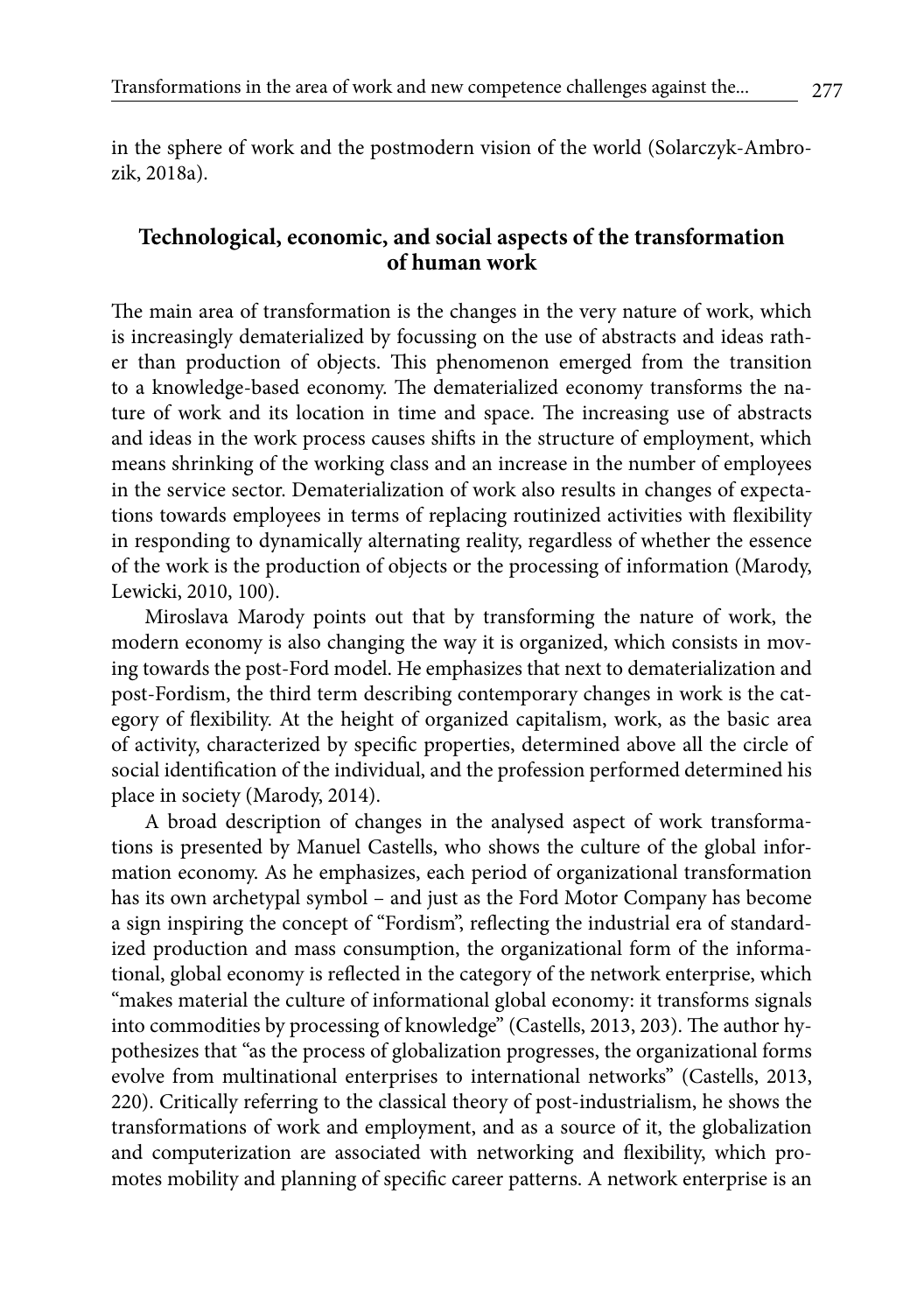organizational form of an informational, global economy (Castells, 2013), and the standard employment model disappears in favour of flexibility and some untypical kind of service.

Another category of description of the changes triggered by technological, economic, and social progress is the concept of "digital economy". In his 1973 work, *The Coming of Post-Industrial Society*, Daniel Bell was one of the first to predict that the post-industrial economy would be dominated by intangible production and consumption, based on the elaboration and dissemination of information, later defined as "the storage, transmission and processing of data as a basis for all economic and social exchanges" (Bell, 1973, quoted after: Valenduc, Vendramin, 2016, 8). Today we can say that we are entering the era of the digital economy, which is distinguished by four basic features, such as: independence from geographical location, the key role of (digital) platforms, the importance of network effects and the possibility of using large databases (e.g., Big Data) (Valenduc, Vendramin, 2016). As Valenduc and Vendramin point out, the analysis of literature, despite different theoretical approaches, allows us to identify some of its most important features, characterized by the fact that digital information has become a strategic resource, and the network the main principle governing the economy and society (Valenduc, Vendramin, 2016).

We enter the new economy and the new world of work. Progress in robotics, collecting data (Big Data) and virtual digital platforms call into question the value and sustainability of the social model of wage-based employment.

It is worth highlighting that the phenomenon observed as connected with new forms of employment is the tilt of the self-employed towards co-working spaces in search of social ties and common experiences. Employees performing micro tasking using digital platforms have created virtual communities to recreate social bonds and share information. As it is emphasized, digitization, despite changes involving the emergence of a wide range of diverse flexible and non-standard forms of work, will not change its main role in the construction of individual and collective identities, but will only make obsolete "some of its fundamental tenets, in particular the bonds of social contact which are forged and the landmarks in space and time which provide it with a unique position in social life" (Valenduc, Vendramin, 2016, 45).

Global connectivity, intelligent machines and new media are the factors shaping the reality of work and our ideas about it, determining the need for professional key skills (not professions) needed in a changing market regardless of specific jobs or variants of the professional environment. Analysis of reports on this problem allows us to identify key factors determining changes in expectations in the area of competence, called competences of the future. These factors include increasing life expectancy, the development of intelligent machines, the massive growth of sensors and computing power, new multimedia technologies, the emergence of new forms of production and value creation, a globally connected world (Davies, Fidler,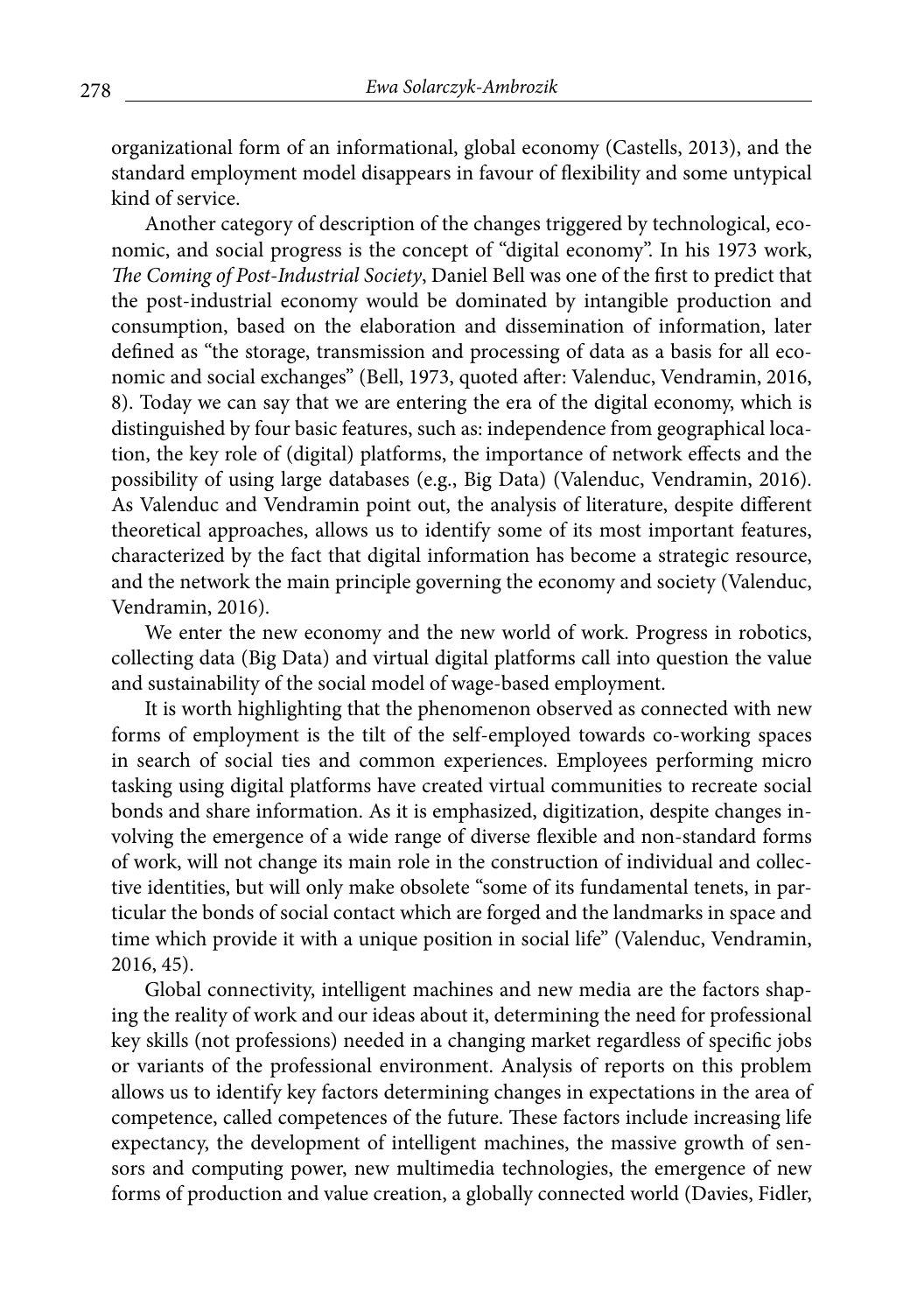Gorbis, 2011). A broad discussion of these issues is presented in the report of the Institute for the Future.

Increasing life expectancy is linked to the shape and nature of one's professional career and to the learning process. It can be predicted that the career model will change as societies age, not only because working hours will increase, and it will become more common to pursue various professions over the course of this extended career. Therefore, the role of lifelong learning as a permanent preparation for changing professional challenges will also increase. For organizations, this will mean that they too will be forced to reform traditional career paths by focusing on diversity and flexibility (Davies, Fidler, Gorbis, 2011, 3). Relations of linear careers were permanent, currently the main transformations concern changes in psychological contracts based on labour relations. In contemporary interpretations of careers, emphasis is placed on shifting from long-term social relationships towards transactional, short-term relationships between the employees and the organizations employing them. This change from the perspective of the organization is a movement from securing work for employees towards providing them with opportunities for development, and from the perspective of the individual, it consists in transforming the way of involvement in the life of the organization – strong individualism is accompanied by activity in many other areas that builds identity and promotes career development, in addition to conditional involvement correlated with the possibility of achieving individual goals (Solarczyk-Ambrozik, 2016, 2018b).

When describing the changes in the nature of work and the transformations taking place on the labour market, in the context of the challenges they pose to career guidance, the special role of the use of modern technologies should be emphasized. As the Gumtree report indicates, in the coming years a digital tsunami will roll through the labour market – digital technologies, both those that already exist and those that will appear in the future, will revolutionize the economy, and change the way enterprises and public institutions operate. Modern technologies, such as Cloud, Big Data, the Internet of Things, mobile applications, and robots, are transforming the nature of work, which is increasingly computerized, digitized, and automated (Raport Gumtree 2017, 6). New competences will be important – the demand of the economy and the labour market for several types of employee competences changes along with socio-economic and technological transformations, which is accompanied by polarisation of wages and educational requirements. The results of numerous studies (Pellegrino, Hilton, 2012) confirm that employers prefer employees who are distinguished by a kind of conglomerate of cognitive, interpersonal, and intrapersonal competences. Particular emphasis is placed on competence mastery, which was previously not so important for individual success and career in both education and the workplace. The determinant of these expectations is to a significant extent the spread of digital technologies that improves communication and sharing of information. Although the basic competences in this area have not changed fundamentally, the pace and scope of their use in various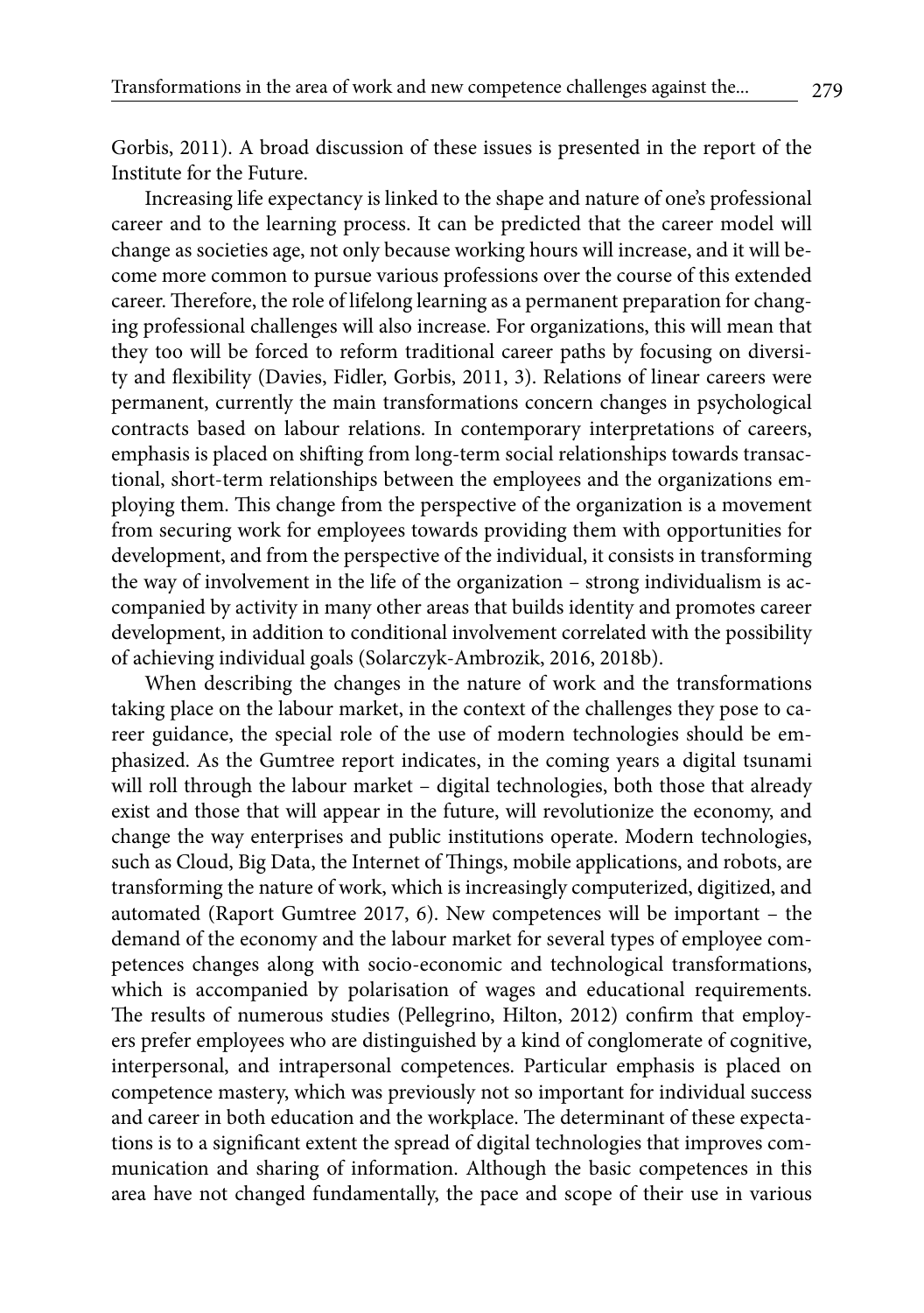contexts – in the area of work, education, social networks, or personal life – have changed significantly. Katz and Kearney's (2008) analysis of data on wages and education between 1962 and 2005 confirms previous research findings that computers complement workers in performing abstract tasks and replace workers in performing routine tasks, while it is worth emphasizing that there is also a steady increase in employment in low-wage services, which can be explained by the inability of computers to influence unrepeatable manual tasks.

# **Challenges of the labour market**

Skills described as essential for success in the labour market are defined through the analysis of change factors. In the Future Work Skills 2020 IFTF (2011), such skills were identified. The basic ones include the ability to discover a deeper meaning, thanks to which a person has a fuller insight into things, problems, phenomena, which is necessary for making decisions. Such special mental skills cannot be codified and constitute the capital of an employee of ever-increasing importance.

The cited report also emphasizes the importance of social intelligence, understood as the ability to establish relationships with other people in a deep and direct way. The emotionality and social intelligence (which is a factor that will allow a person to face the digital future) are constantly recognized as the most important advantages of people over machines (Davies, Fidler, Gorbis, 2011).

The next skill that is difficult to replace by intelligent machines is undoubtedly an unconventional and adaptive way of thinking that goes beyond routines and clichés. In the face of changes brought about by the automation of routine tasks and global outsourcing that transform the nature of work, the demand for the mediumskilled white-collar workers and medium-skilled manual workers is decreasing, while the demand for employees able to think unconventionally is increasing. In the case of high-skilled workers, it means jobs that require abstract thinking, and in the case of low-skilled, low-skilled paid – efficiency in performing manual tasks, also involving situational adaptability. Both groups share the need to conform to unexpected conditions of the task performance (Davies, Fidler, Gorbis, 2011, 8).

Multicultural competences are an important skill for all employees, because in a globally connected world, one can be employed or delegated to various places in different geographical environments. These competences are also important for employees not delegated to other spatial locations, because the acceptance of diversity has become one of the key competences for contemporary organizations.

It is also emphasized that along with the dynamic growth of data, the demand for computational competences increases too, in order to be able to use the information contained in this data. In this regard, the use of simulations is crucial, especially when making strategic decisions as well as when assessing job candidates. In addition to knowledge of basic applications, the skills of statistical analysis and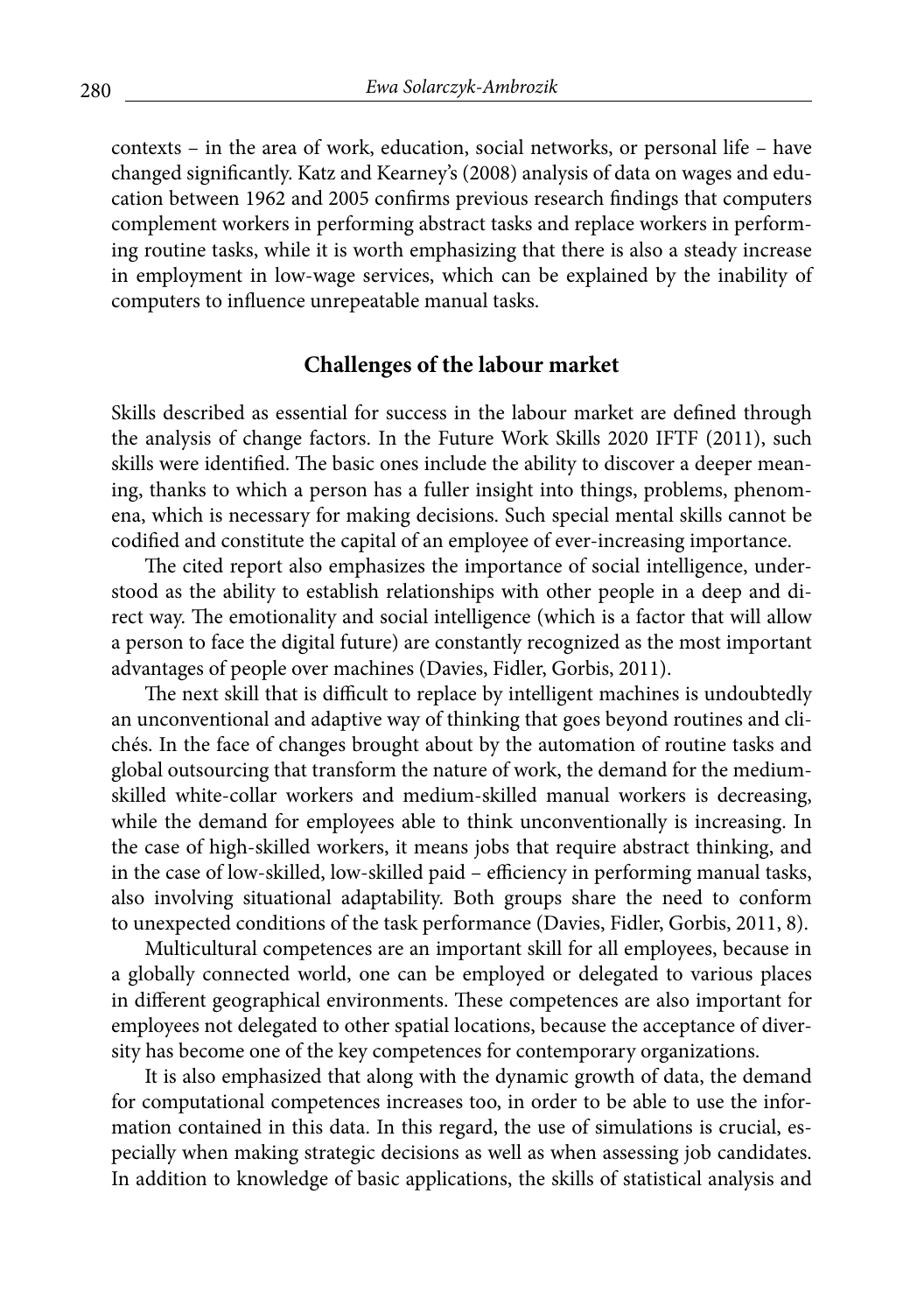justification based on quantitative data are gaining in importance (Davies, Fidler, Gorbis, 2011, 9–10).

The twenty-first century is also the need for new media literacy – the ability to critically evaluate and apply new media in communication processes, the growing importance of virtual cooperation, engagement, and participation in a virtual team. The virtual work environment is a consequence of the development of communication technology that make it possible for people to work together, share the work and increase productivity despite spatial distances.

All the mentioned technological, economic, and social changes, which, inter alia, have led to the need for greater mobility, both of employers and workers, are resulting, as has already been shown, in the emergence of new forms of employment. It is worth emphasizing – bearing in mind the requirements of the digital economy regarding new skills – that one of the key aspects of virtual work is the freedom of choice and the level of autonomy of self-employed workers using digital platforms. Virtual work also challenges established communication models in human resources management, identifying specialists, understanding group membership and opportunities for collective employee organizations (Valenduc, Vendramin, 2016, 36).

From the perspective of an individual, the transformations of the world of work mean that to achieve success on the career path, everyone will be forced to demonstrate the skills of forecasting dynamically occurring changes and navigating the landscape of various organizational forms and skills required of employees, as well as their continuous improvement in the context of new challenges. The world of work in the digital economy means new jobs, in new sectors offering new products and services and the simultaneous disappearance of specific jobs, including professions, as a result of automation, computerization and robotization. In the area of changes in the nature of work in the new digital economy, the importance of new forms of employment and the interaction between worker and machine should be highlighted, which heralds radical changes in the working environment and the way in which it is performed.

The changes taking place nowadays demand new career patterns – better adapted to transformation in the organization as well as the wider environment. Changes in career patterns reflect concepts of "Protean career" introduced by D.T. Hall and "post-corporate career" presented by M. Peiperl and Y. Baruch (Solarczyk-Ambrozik, 2016). The issue of the workplace in human life took on a special significance in the history of the development of career theory in the 1970s, when the concept of career was redefined and new research areas emerged (Solarczyk-Ambrozik, 2018a). In recent years, however, the dynamics of the world of work and globalization processes covering many areas of human life caused that career competences have emerged as a new area of investigation within the framework of career studies (Solarczyk-Ambrozik, 2020). The question, which irresistibly arises, is how to prepare, also in this dimension, for new challenges. The literature on this subject presents four different perspectives: the perspective of careers without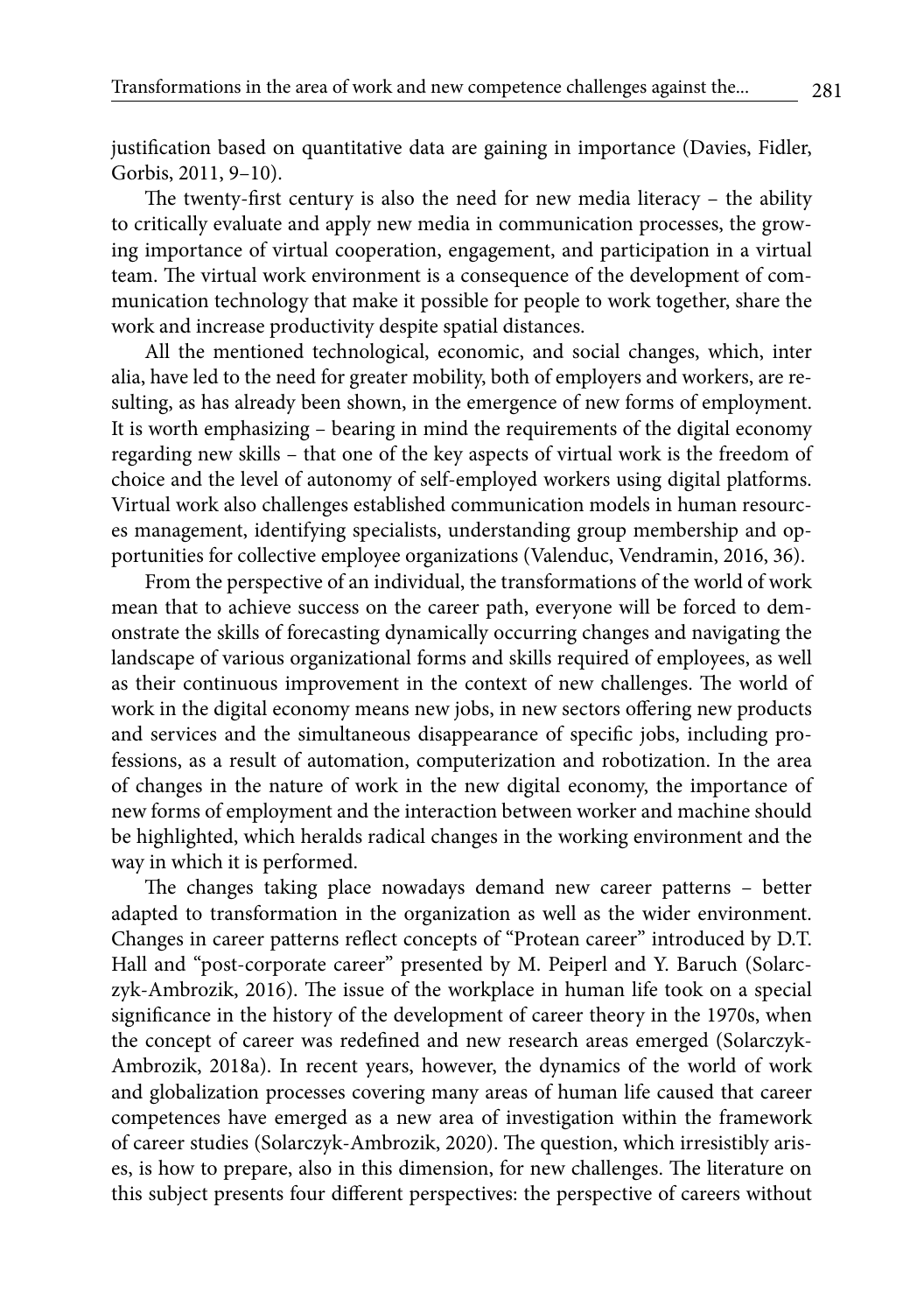borders, the perspective of a Protean career, the perspective of independent career management and the perspective of human capital (Akkermans, Brenninkmeijer, Huibers, Blonk, 2012). Characteristics of these perspectives allow us to understand the relationship between changes in the area of work and in career patterns and expectations of the labour market regarding the competences of employees as well as their own needs in this area. Akkermans, Brenninkmeijer, Huibers and Blonk, considering the diverse perspectives presented by other researchers, have developed a framework integrating these approaches, which is built by reflective, communicative, and behavioural competences. In each of these areas, they distinguished two specific competences.

Reflective competences concern the creation of consciousness in the perspective of a long-term career and include a personal reflection on it. Important in this approach is a motivation of the individual, his interests in relation to the career as well as a review on the strengths and weaknesses that the individual presents.

Communication competencies concern the effectiveness in strengthening chances of career success of a person. The two basic communication competences are: networking (the ability to establish social contacts for the purpose of career formation) and self-profiling, defined as presenting and communicating the knowledge that an individual has about the internal and external labour market.

Behavioural competences are proactive activities aimed at shaping a career. The two basic dimensions in this area of competence are work exploration (exploration and search for career-related opportunities and opportunities, both in the internal and external markets) and the ability to control a career, which refers to the planning and implementation of the learning and other work-related processes (Akkermans et al., 2012, 251).

Therefore, bearing in mind the transformations of work, including the need for complementary cooperation with artificial intelligence and changes taking place in career patterns as well as new competence challenges, it is necessary to emphasize the growing demand for career counselling, adequate to the new situation both in its theoretical assumptions and practical instruments. As A. Kargulowa points out, the era of satellite communication, creating a global network society, did not contribute to the construction of a "global village" of happy inhabitants. Despite the increase in the possibility of creating relief communities and, importantly, the exchange scientific ideas devoted to the study of counselling, the need for professional guidance is not decreasing because the helplessness of individuals has not been reduced, nor have social tensions vanished yet (Kargulowa, 2012, 32–33).

# **Challenges for counselling**

Career counselling in the Western world has developed a broad system of intervention theories and strategies over the past one hundred years of its existence.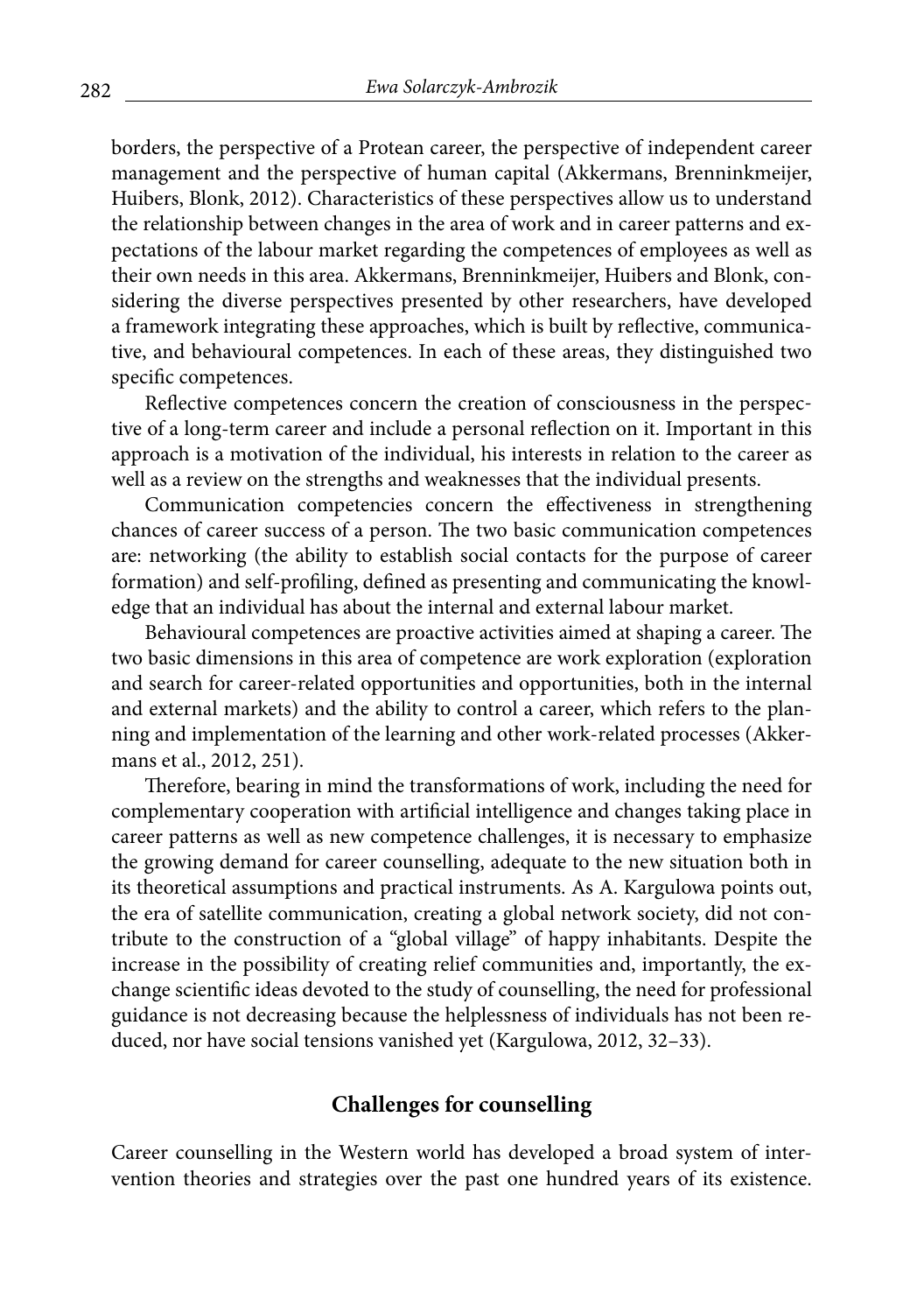Conventional forms of counselling, such as cognitive-behavioural, psychodynamic, and humanistic approaches, although they have a value confirmed by research, developed in the industrial era under the influence of positivist social sciences. To paraphrase R.V. Peavy, the mentality of the industrial era is no longer sufficient to understand contemporary reality, and positivist language is replaced by terms characteristic of constructivism, feminism, narrative, systems theory, chaos theory, ethnography, or symbolic interactionism (Peavy, 2014 6). Therefore, to maintain its relevance and respond to the needs of those seeking help in modern society, counselling must also change – both in terms of concepts and practical methods. The creator of the sociodynamic approach in counselling assumes that concepts such as narrative, symbolic coordination of social activities, self-creation, living space, perspective, attitudes, ethical assumptions, mental constructions and meaning-giving are likely to be more useful for understanding human actions and the dynamics of social life than concepts such as personality variables, traits, classifications, behaviour (Peavy, 2014, 14).

In the literature on the subject, among others, the Chaos Theory of Careers (CTC) is perceived as important for career counselling in a world of dynamic change, opportunities and increasing complexity, paying attention to the practical usefulness of it in counselling and to its special application values (Mc Ilveen, 2014).

Creators of CTC, R.G.L. Pryor, and J.E. Bright, also point out that most modern career theories are characterized by limitations caused by their positivist orientation and hypothetical-deductive reasoning. Among the limitations, they mention the focus on the perspective of Western individualism and the lack of collectivism and cultural references as well (Pryor, Bright, 2003). Meanwhile, both individuals and the environment are seen by chaos theory as complex, open and adaptive systems that are extremely sensitive to change. As a result, these systems are orderly but unpredictable and adaptive. This theory provides insight into complexity, adaptability, change, opportunity, nonlinearity, creativity, and history, as systemic characteristics of individuals and environments (Pryor, Bright, 2011, 16).

In career counselling, Chaos Theory is relevant as the basis of practice focused on helping the client cope with complexity, change, but also opportunities. A key concept for Pryor and Bright's theory is "complexity" – the complexity of the processes and factors that shape the life of everyone. This complexity makes it a challenge to accurately predict career progression. This theory leaves space for different, unpredictable, larger, or smaller changes. Instead of predicting results, it assumes the possibility of a variety of influences. Dealing with uncertainty is a fundamental challenge related to career development, which creates great difficulties for counselling in the modern world. It becomes necessary not to teach the client how to develop a "good" plan related to the course of his career, but to equip him, as its creators put it, with the competences necessary for planning, such as: the ability to create and develop a plan, correct it, the ability to compromise, delay, accelerate, change,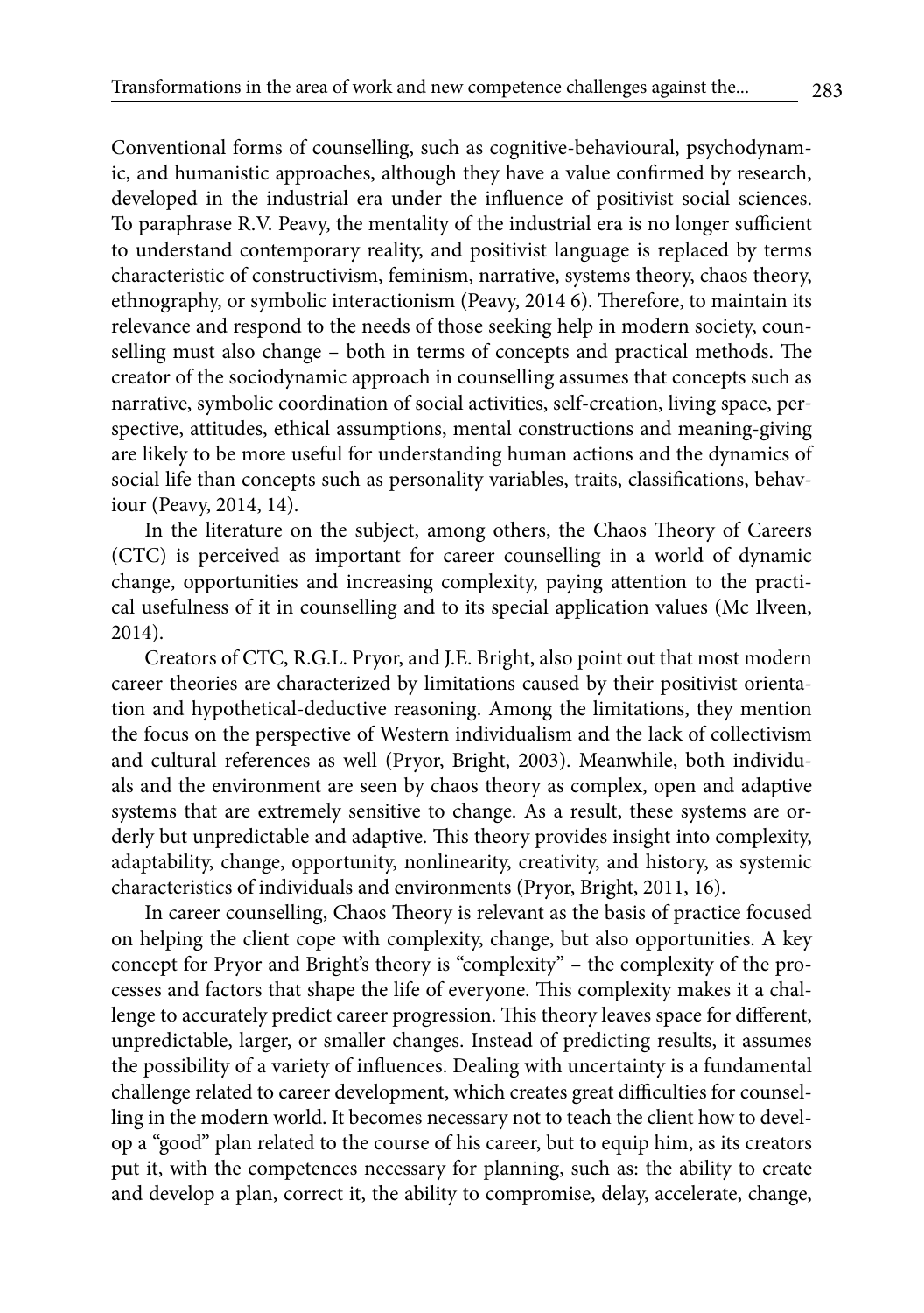restore, implement, which means a change in a specific philosophy of action. Careful planning that assumes predictability is replaced by the concept of emergence of opportunities and difficulties that gives meaning to past and potential experiences in the adopted model of "complexity" (Pryor, Bright, 2011).

In this approach, the consulting process makes the client aware that reality manifests itself in constant changes and is based on self-organization and opportunities, and life is both order and lack of models and unpredictability. Order and variability can occur at the same time.

The Happenstance Learning Theory (HLT) by J.D. Krumboltz also fits within the same broad approach to career in a changing and unpredictable world, its development and changes. Broadly speaking, this concept assumes that human behaviour is the product of countless learning experiences, available in both planned and unplanned situations. The result of these experiences are skills, interests, knowledge, beliefs, preferences, emotions, and future actions. The situations in which an individual finds himself are partly the result of the interactions of factors over which he has no control, and in part the result of actions that the individual initiates himself (Krumboltz, 2009, 135).

The assumptions of HLT determine the counselling practice. Consulting activities, in this approach, are showing the client the opportunities that arise during unexpected events, which allows him to understand the uncertain and unstable nature of careers and take advantage of emerging opportunities, even if they were to take the form of a radical change in career direction. Career advisors facilitate the learning process by helping the client design engaging activities that can be capitalized, and teach them to be sensitive to alternative solutions and exploratory activities.

Proactivity and decision-making are considered to be new measures of creative adaptation to the contemporary, fuzzy reality of the labour market, which is strongly emphasized by the editors in the introduction to the volume entitled *Zawód czy kompetencje. Wymagania rynku pracy a wspieranie rozwoju kariery* (Profession or competence? Labour market requirements and supporting career development) (Drabik-Podgórna, Podgórny, 2016). This topic is discussed in the volume by A. Bańka, who conceives of proactivity in terms of designing identity and career to adapt the personality to new pressures of the labour market (Bańka, 2016, 39). As already mentioned in this article, the problem of the competence dimension of career planning can be viewed in various perspectives. The proactive nature of career competences is particularly highlighted from the perspective of independent career management (Akkermans et al., 2012, 248).

In the above-mentioned approaches, the purpose of career guidance is not to help the clients to make individual career decisions, but to empower them to take action to live a more fulfilling life, including the non-career areas (Krumboltz, 2009).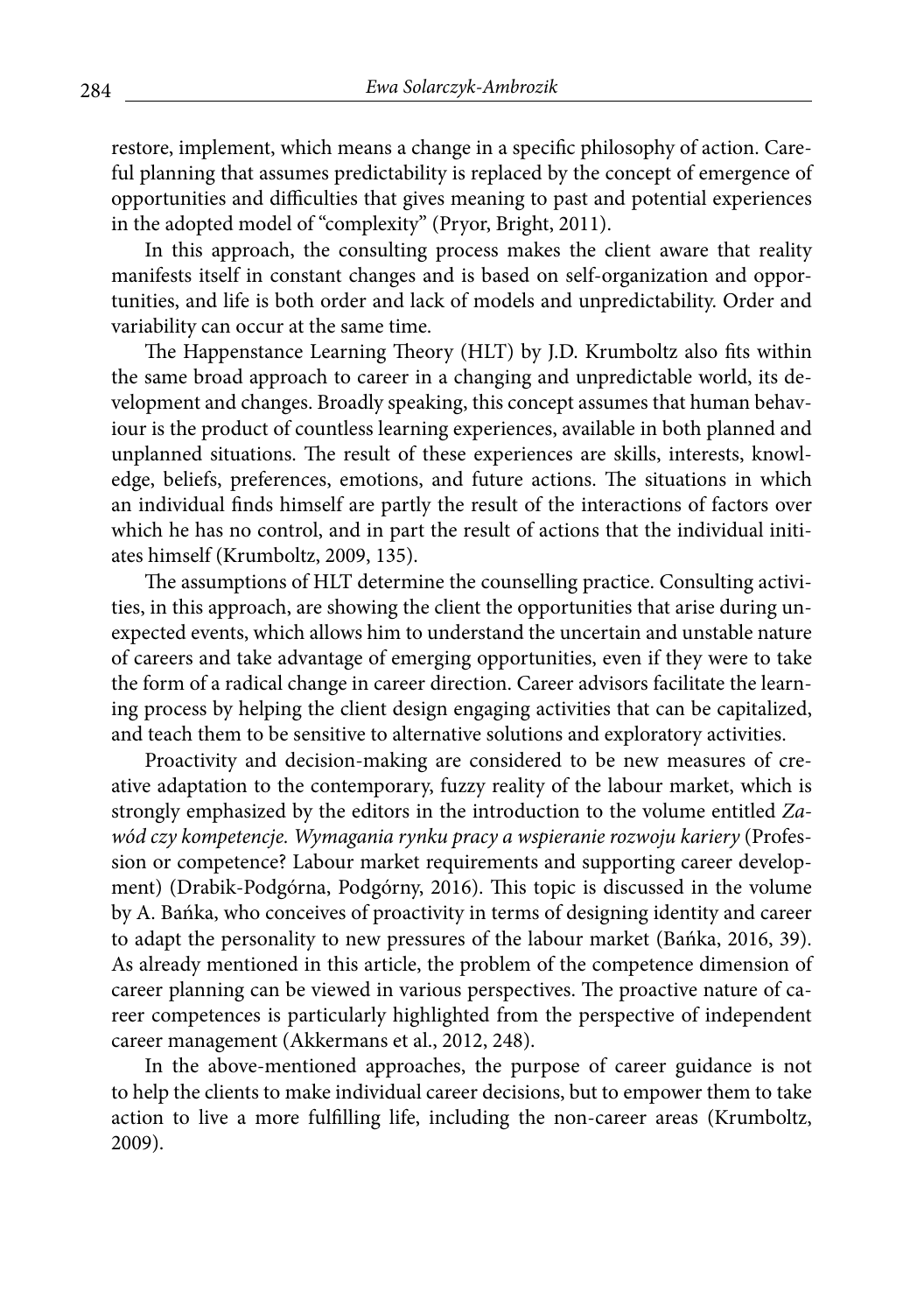## **Paradigmatic changes and the new practice of career counselling**

The brief description of career theories presented here, deliberately selected due to their adequacy to the changes in the contemporary world, emphasized in the literature, is to show their relevance to the problem of paradigmatic changes in career counselling. Traditional career theories were formulated in a world of relatively high level of homogeneity, while the contextual and cultural heterogeneity of the population, to whose needs modern theories respond, causes that the explanations of these theories feature such concepts as "opportunities"; an example of that is Systems Theory Framework of Career Development, which includes the "chance" among the factors forming the career development process (McMahon, 2014). The conceptualization of the career complexity is facilitated by systems thinking, evident in the counselling approaches that perceive the clients holistically, in all the complexity of the context of their life, as exemplified by the Amundson's concept of active involvement, Cohran, McMahon and Watson's narrative career counselling as life storytelling, and Peary's sociodynamic approach or Savickas' construction of life (Solarczyk-Ambrozik, 2015).

In the literature on the subject, it is highlighted that in the counselling of the industrial era the emphasis was on the techniques of personality change and behavioural adaptation. Contemporary orientations in counselling are perfectly illustrated by the sociodynamic approach, which assumes the influence of social relations on the dynamic processes of constructing one's own "I". This approach draws attention to the relational aspect of human experience. Due to the focus on the social context, which is important for the topic discussed in the article, the sociodynamic perspective is situated alongside other relational approaches, such as Michael Mahoney's social constructivism, Ken and Mary Bergen's social constructionism, and certain narrative ways of thinking (Hoskins, 2014, X–XI).

The creator of the sociodynamic approach, Vance Peavy, draws attention to being sensitive to differences, to the cultural intelligence needed in counselling, and to the "cultural attunement" (Hoskins, 2014, XII). He marks the importance of attentive listening to the meanings created by people in relation to their ethnic identity, assuming that there is a set of cultural tools that can be used to understand how the ethnic or socio-economic status has shaped a person's life history.

This approach assumes the value of dialogical references (dialogue, along with words, symbols, and metaphors, has no meaning outside its context), criticizing Western psychology and deconstructing the legacy of behaviourism as a useless perspective in a world of multiplicity and complexity (Hoskins, 2014, XIV). Peavy defined counselling as the process of learning, co-constructing a new reality, and planning life as a means of broadening perspectives, enabling choices, giving new opportunities, and thus increasing the space for personal freedom (Peavy, 2014, 2).

The dynamics of changes in career theory, as a result of broader conditions, has a clear impact on practice. The presented analyses illustrate the fact that both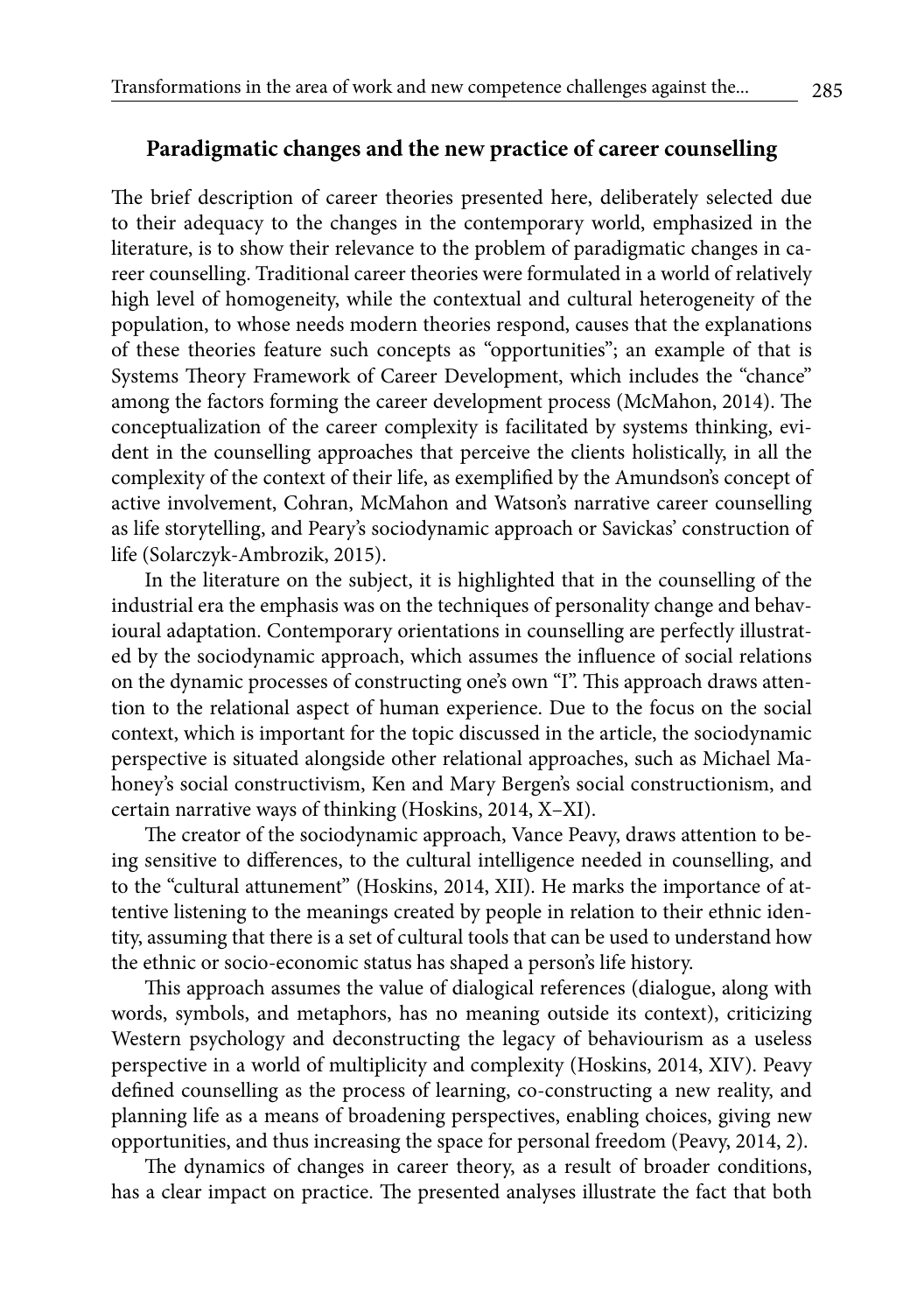theoretical concepts and practical orientations arising from their premises reflect and respond to the changing challenges of modern times, setting new paradigms in career counselling.

The ongoing cultural changes mean that the basic constructs of counselling understood as a response to the needs of the industrial economy are reconceptualized. The perception of career in the context of the modern world is based on innovative ideas, understanding careers more personally and treating the individual as a change agent. Such an approach – inspired and supported by the constructivist theory – emphasizes self-management and the individual's role in meaningmaking, while career counselling is conceived as strengthening of the clients' selfreflection and helping them to explore various paths of activity and professional behaviour. Biographical, hermeneutical, and narrative models allow us to meet the needs of the client, who must make career decisions and plan his life in the world of dynamic changes.

The postmodern turn in career counselling involves a fundamental change of direction, which reflects the history of its development as a response to changing social, economic, cultural, and technological conditions. It is based on psychological constructivism and social constructionism and meets the challenges to career theory and intervention in this area. It offers an innovative paradigm of the diversity in career paths and professional behaviours. Postmodern career guidance meets the need to prepare for the new world of work shaped by the global economy and the digital revolution. At the same time, as Mark Savickas writes, postmodern models and methods of career counselling reinforce traditional approaches by offering a fresh perspective. Clients and career counsellors no longer focus on career decisions in a world of uncertainty and multiplied choices from multiple options, fluid social relationships, working in flexible organizations and socialized in multicultural contexts, but instead they are oriented toward meaning making in intentional life design processes. Using postmodern models advisors give voice to individual stories, individual experience, local history. In this view, counselling becomes not a procedure but a philosophical frame for advisory work, both for advisors and clients (Savickas, 2011). Authors of the handbook *Postmodern Career Counselling* (Busacca, Rehfuss, ed., 2017) share the presented opinion.

Mark Savickas, referring to the conceptual category of the paradigm as a pattern of conceptual models and dominant practices, characterizing a specific historical period, compares three main paradigms of career interventions: the actor-oriented paradigm of modernist career counselling (the subject playing its social role), the functional paradigm of late modernity in agent-oriented career education (an autonomously acting subject) and the contextual paradigm of postmodernity – the author's design of his own life (own lifelong career). As he points out, each of these paradigms is characterized by a separate discourse involving the client in a specific rhetoric and a specific repertoire of skills (Savickas 2012).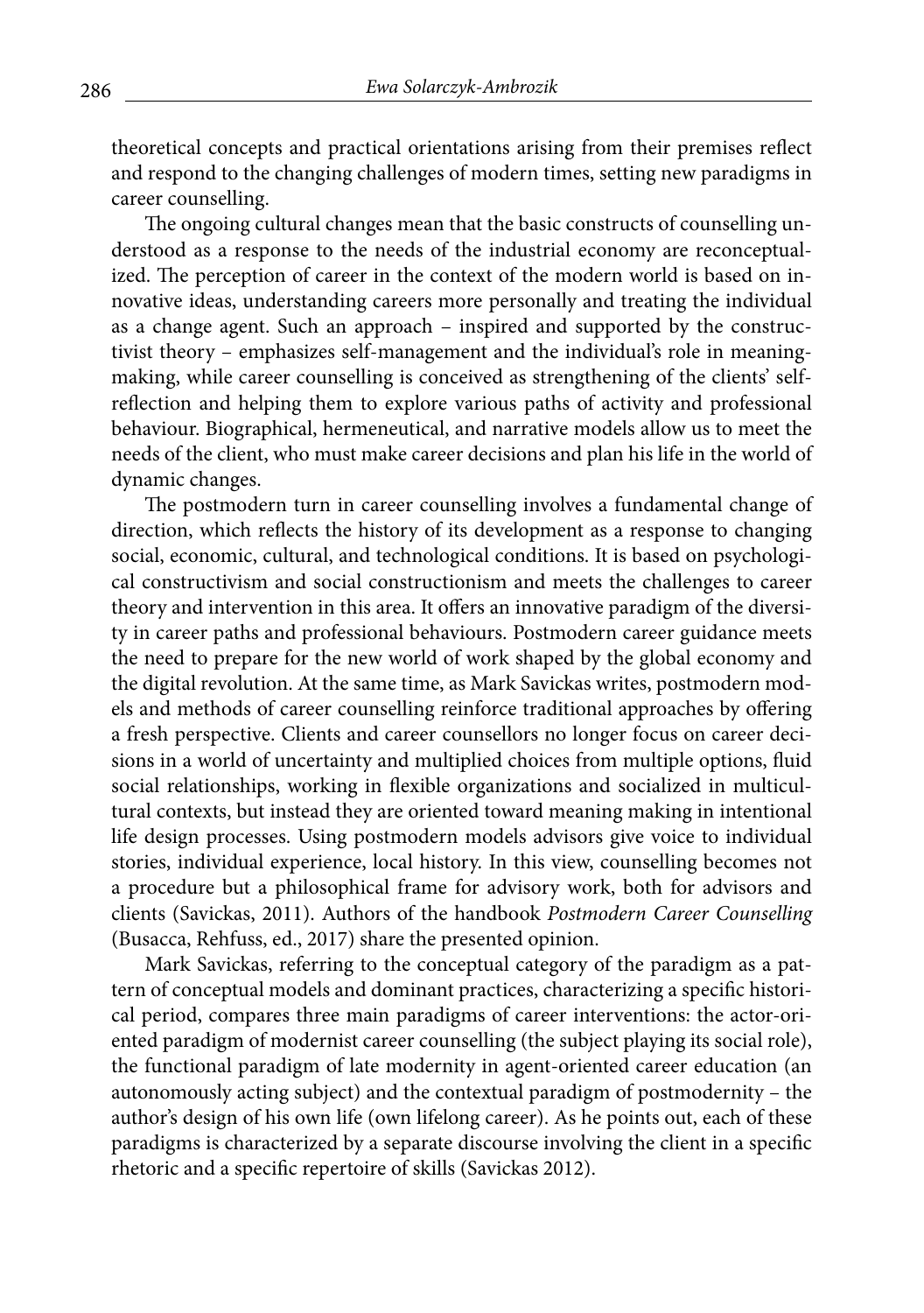Career counselling, according to Savickas, from an objective perspective of individual differences, perceives clients as actors who can be specifically characterized and thus tailored to specific professions. Career education from the subjective perspective of individual development, perceives clients as autonomous entities (as agents), characterized by varying degrees of readiness to engage in development tasks, assigned to specific life cycles, which can help to shape new attitudes, beliefs, and competences conducive to their professional adaptation. On the other hand, the concept of designing life from the perspective of social constructivism perceives clients as authors who can be characterized by autobiographical stories, helping in self-reflection on their life. This self-reflection is considered as a crucial factor in constructing and reconstructing individual careers.

As Mark Savickas points out, depending on the client's personal needs and social context, counsellors can use career interventions using different paradigms: professional adjustment, career education for professional adaptation, or life design, or, in other words, building individual life projects (Savickas, 2012, 1–2).

The first paradigm includes career counselling based on tests, diagnosing professional interests, life values. As the cited author writes, this paradigm of counselling was based on constructing similarity. Describing his path of professional development as a counsellor, he states that Holland taught him to objectively perceive individuals as actors at various stages of professional development, while Super and Crites taught him to subjectively perceive individuals as agents managing their own careers, undertaking specific development tasks, and making professional transitions. However, with social changes and the individualization of the course of life, careful planning of a stable career has become ineffective, as it is replaced by the need for flexible adaptation.

Development is the central construction of the second paradigm – individuals as agents focus on development to manage their careers. Although Super refers to it as career counselling, according to Savickas, it is rather career development education or shorter – career education, and practitioners, as he writes, can call it career coaching, which helps individuals develop the attitudes, beliefs, and competencies they need to make realistic choices and realistic adjustment to work (Savickas, 2012).

The third paradigm is career counselling with the author. Important for its understanding, in Savickas' interpretation, are concepts concerning language games. As he states – we shape language and language shapes us. This formative power of language reflects the transition from career counselling to career guidance. In this approach, career guidance takes the form of life design. It moves away from the scientific concept of the object and subject to the social construction of projects. This perspective defines life as a series of projects. Career is the story that people tell about the projects that occupy them, they talk about themselves as actors and agents in the theatre of life (Savickas, 2012).

Complementing his reflection on paradigmatic changes in career counselling Savickas describes the "field of career development", created in the process of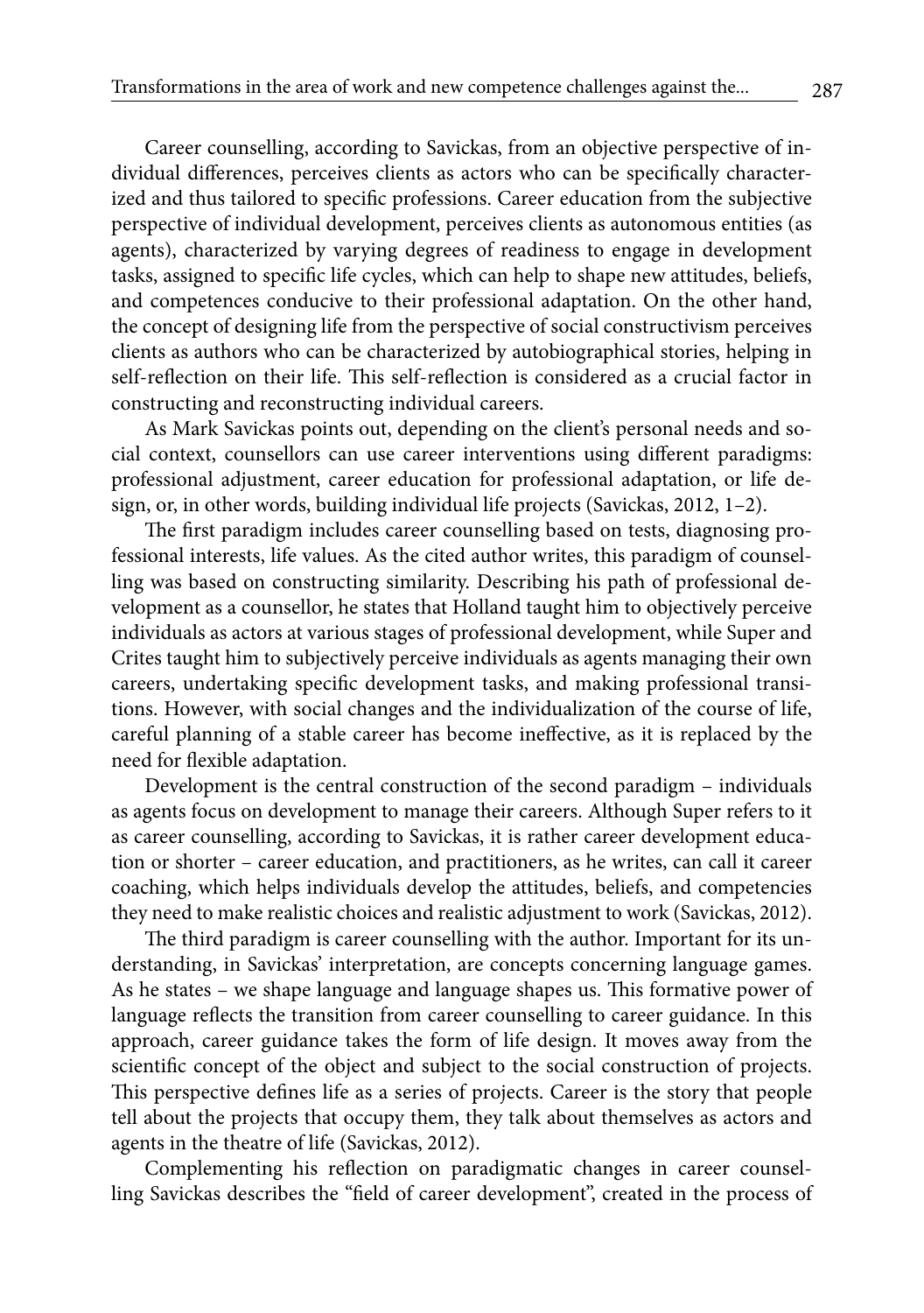implementing a research project undertaken on the hundredth anniversary of the National Career Development Association (NCDA)<sup>1</sup>, as a result of which twenty concepts illustrating the dynamics of career development were selected. According to the ranking presented by Savickas, they are focused on highlighted issues and specific fields:

1. Career counselling. 2. Matching. 3. Career adaptability. 4. Vocational guidance. 5. Career education. 6. Social justice. 7. Congruence. 8. Career construction. 9. Career stage. 10. Happenstance. 11. Social Learning Theory. 12. Work values. 13. Types. 14. Interest inventories. 15. Opportunity structure. 16. Transitions. 17. Career self-efficacy. 18. Occupational classifications. 19. Vocational development. 20. Work Volition (Savickas, 2013, 2).

Savickas identifies ten ideas of career development, derived from the concepts recognized as key to intervention in career development since 1909, which, in the opinion of the surveyed specialists, changed the face of this discipline; the description of the "field of career development", in which he locates them, reads as follows:

The field of career development privileges the idea of *social justice* as it helps people *construct* their work lives through the practices of *vocational guidance*, *career education*, and *career counseling*. Career development practitioners pursue the fundamental goal of helping individuals *match* themselves to *congruent* occupations as they traverse *career stages*, with each new era in life requiring that they *adapt* to new vocational development tasks, occupational transitions, and work traumas. Practitioners encourage their students and clients to remain open to possibilities created when new *circumstances happen* (Savickas, 2013, 3).

From the other ten basic concepts for the discipline, Savickas built a theorem describing the area of ideas (concepts) necessary:

As career development practitioners engage in these core discourses and activities, they are sensitive to contextual affordances and constraints in the *opportunity structure* that, through *social learning,* shape their clients' *self efficacy* and *work volition*. Practitioners foster human *development*, particularly during periods of *transition* in individuals' lives. To serve individuals well, they use interventions – including *interest inventories* and *occupational classification systems* – that are sensitive to differences in vocational personality *types* and their *work values* (Savickas, 2013, 3).

The justifications of NCDA members – people participating in this study, regarding the ranked concepts, also allow to trace the changes taking place in career

<sup>1</sup> The discipline has been developing since its inception in 1908, and the NCDA since 1913. M.L. Savickas noticed early milestones in the formation of the discipline, among others: the term "career counselling" introduced by Frank Parsons in 1908; the first national convention in Boston in 1910; the first university training program at Harvard University in 1911; a periodical founded in 1911; The National Vocational Guidance Association, established in 1913; the first two academic textbooks published in 1915 (Savickas, 2013, 1).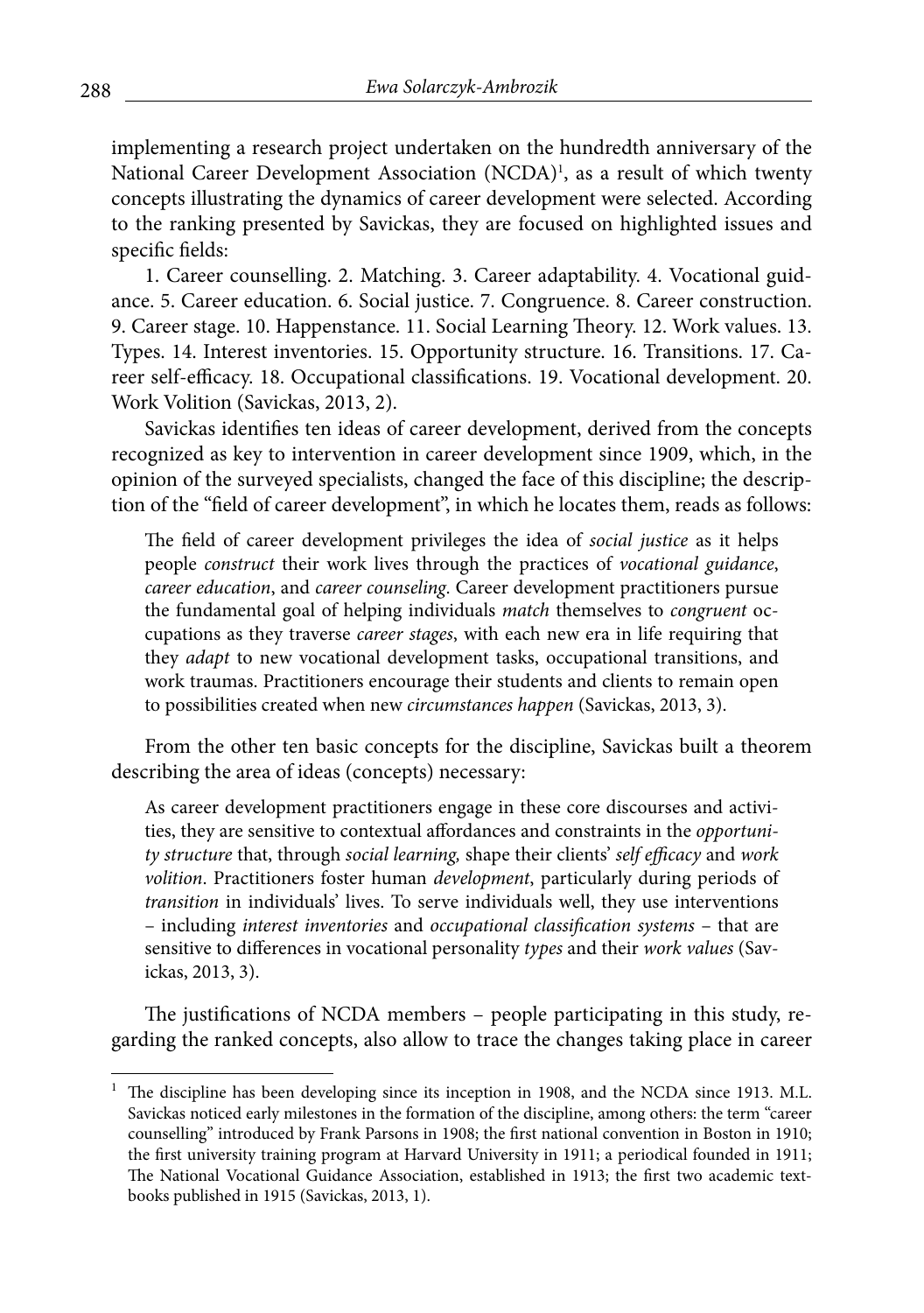counselling. As S.G. Niles, one of the respondents, points out (quoted after: Savickas, 2013, 4), counselling becomes a "cornerstone" of the career guidance process, which is related to a key change in shifting the emphasis from the objective to the subjective in career counselling. Such changes create expectations that the clients should seek their own solutions to matters concerning their career and aim at selfdetermination, defined within the framework of their specific cultural context.

The analyses presented above show the temporal dimension of practices in career counselling, embedded in a specific, also variable theoretical perspective. The commonly accepted definition of a career, understood as an individual's experience gained at work, places it in a social space and at a specific time. Contextual and individual references provide an insight into the interconnectedness of individual agency and limit or stimulate aspects of the social context. In earlier career studies, it is emphasized that the concept of career should be related to the category of work, understood as employment, although new career theories go beyond this area of reference (Solarczyk-Ambrozik, 2018a). Career can be identified from this perspective with the history of an individual's life, based on positional passages in its course, not only during his professional work (Young, Collin, 2000, 4). When analysing paradigmatic changes in career guidance, the importance of the cultural context for understanding the issues undertaken should also be strongly emphasized. Although historically speaking, the concept of career was born in a Western, individualistic, industrialized context and is based on an ethic that promotes freedom of choice, as reflected in Savickas' highlighted key events for the development of the discipline in the American context, global forces have also transposed them into other culturally and economically different locations (Leung, 2008, 115). Changes taking place in work affect the transformation of career patterns, which is also reflected in the dynamics of career studies. Revisionist approaches to dominant career theories suggest placing greater emphasis on the diverse determinants of career development, or the formulation of new ones occurring in connection with socio-environmental, local, global, or cultural changes, changes in career phases or learning cycles and their incorporation into developmental theories (Hall, Mirvis, 1996).

#### **Summary**

The changing context of understanding career transformations, planning the future of an individual's career and shaping their identity allows us to understand career as a contemporary personal trajectory reflecting the complexity, diversity, and fragmentation of life in the postmodern world. Contemporary interpretations of careers recognize their dualistic character, encompassing theory and practice, and provide a basis for further development that considers the social context, recognizes the role of experience and language in the construction of meanings, and illuminates the importance of cultural diversity. This orientation towards the future in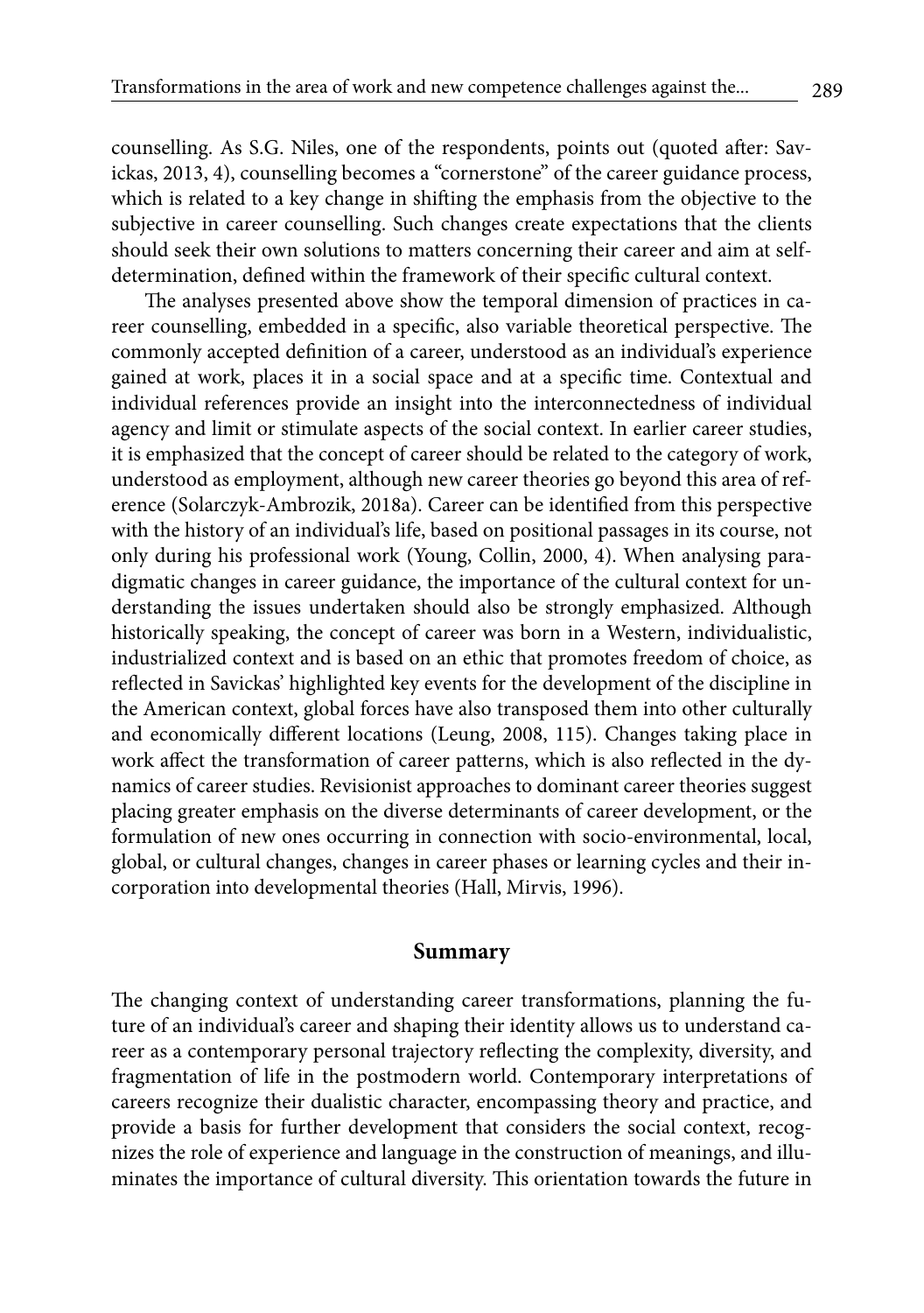career development theories presents a departure from monoculturality and objectivity, implicitly assumed in most careers and, importantly in practice, since their appearance as an essential phenomenon in modernist Western culture (Young, Collin, 2000, 150). The new concepts provide the ground for understanding the role of experience and achieving emancipatory practice expressed by new paradigms in career counselling.

# **References**

- Akkermans, J., Brenninkmeijer, V., Huibers, M., Blonk, W.B. (2012). Competencies for Contemporary Career: Development and Preliminary Validation of Career Competencies Questionnaire. *Journal of Career Development* 40(3).
- Bańka, A.,(2016) Proaktywność i decyzyjność. Nowe miary adaptacji twórczej do rozmytej rzeczywistości rynku pracy. In V. Drabik-Podgórna, M. Podgórny (red.) *Zawód czy kompetencje? Wymagania rynku pracy a wspieranie rozwoju kariery.* Toruń: Wydawnictwo Adam Marszałek.
- Busacca, L.A.& Rehfuss, M.C. (ed.) (2017). *Postmodern Career Counseling. A Handbook of Culture, Context, and Cases.* Aleksandria: American Counseling Association.
- Castells, M. (2013). *Społeczeństwo sieci.* Przekł. Zespół, red. naukowa M. Marody. Warszawa: Wydawnictwo Naukowe PWN.
- Davies, A., Fidler, D., Gorbis, M. (2011). *Future Work Skills 2020.* Institute for the Future for University of Phoenix Research Institute.
- Drabik-Podgórna, V., Podgórny, M. (2016) Zawód czy kompetencje? Zarys problematyki. In: V. Drabik-Podgórna, M. Podgórny (red.) *Zawód czy kompetencje. Wymagania rynku pracy a wspieranie rozwoju kariery*. Toruń: Wydawnictwo Adam Marszałek.
- Hall, D. T. & Mirvis P.H. (1996). The new protean career. Psychological success and the path with a heart. In: D.T. Hall (ed.), *The career is dead – long live the career.* San Francisco: Jossey-Bass.
- Hoskins, M. (2014). Wprowadzenie do dorobku Vance'a Peavy'ego. In: R.V. Peavy (ed.), *Poradnictwo socjodynamiczne. Praktyczne podejście do nadawania znaczeń.* Przekł. S. Pyka & K. Rostocka-Kuś. Bielsko Biała: Taos Institute, pp. IX–XVII.
- Kargulowa, A. (2012). Poradnictwo ery komunikacji satelitarnej / Counselling in the Satellite Communication Era. *Studia Poradoznawcze / Journal of Counsellogy*, pp. 19–35 / 201–216.
- Katz, L.F. & Kearney, M.S. (2008). Trends in U.S. wage inequality: revising the revisionists. *The Review of Economics and Statistics*, 90(2), pp. 300–323.
- Krumboltz J.D. (2009). The Happenstance Learning Theory. *Journal of Career assessment*, May 17, 2.
- Leong, F.T.L. & Hartung, P.J., (2000). Adapting to the changing multicultural context of career In: A. Collin & R.A. Young (ed.), *The Future of Career.* Cambridge University Press.
- Leung, S.A. (2008). The Big Five Theories. In: J.A. Athanasou & R. Van Esbroeck (ed.), *International Handbook of Career Guidance*, Springer.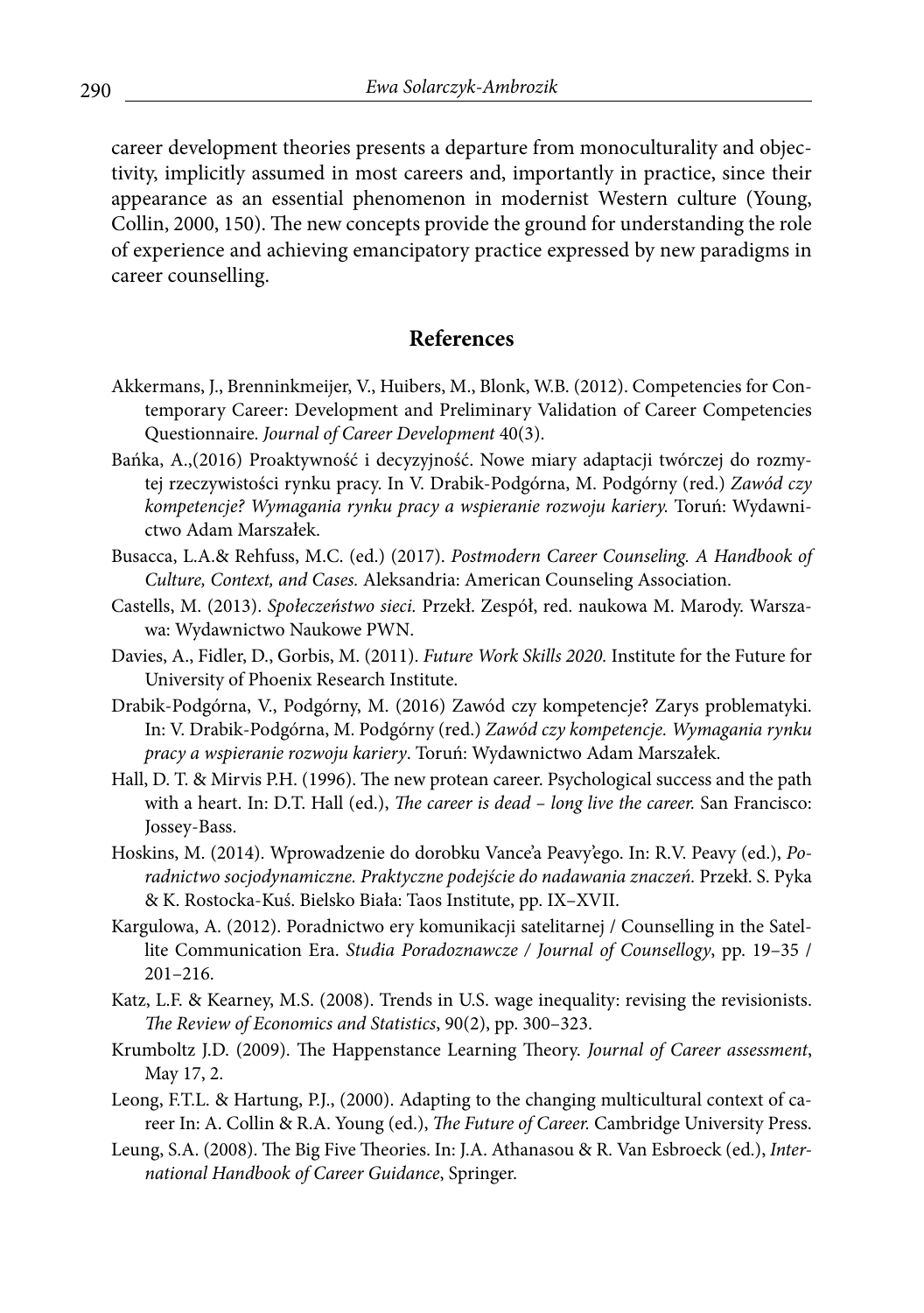- Marody M. (2014). *Jednostka po nowoczesności. Perspektywa socjologiczna.* Warszawa: Wydawnictwo Uniwersytetu Warszawskiego.
- Marody, M. & Lewicki, L. (2010). Przemiany ideologii pracy In: J. Kochanowicz & M. Marody (ed.), *Kultura i gospodarka*. Warszawa: Scholar.
- Mc Ilveen, P. (2014). Introduction to a good idea: Chaos theory of careers. *Australian Journal of Career Development*, 23(3).
- McMahon, M. (2014). New Trends in Theory Development in Career Psychology In: G. Alurmani et al. (ed.), *Handbook of Career Development. International Perspectives*. Buisiness Media.
- Peavy, R.S. (2014). *Poradnictwo socjodynamiczne. Praktyczne podejście do nadawania znaczeń.* Przekł. S. Pyka & K. Rostockap-Kuś. Bielsko Biała: Taos Institute.
- Pellegrino, J.W. & Hilton, M.L. (ed.) (2012). *Education for life and work. Developing transferable knowledge and skills in the 21st century*. Washington: The National Academy Press.
- Pryor, R.G.I. & Bright, J.E. (2003). The Chaos Theory of Careers. *Australian Journal of Career Development*, Spring, 23, 3.
- Pryor, R.G.L. & Bright, J.E. (2011). *The Chaos Theory of Career. A New Perspective on Working in the Twenty-First Century*. New York: Routledge.
- Raport Gumtree (2017). *Aktywni + Przyszłość rynku pracy*. Gumtree.https://kometa.edu.pl/ biblioteka-cyfrowa/publikacja,807.
- Savickas, M.L. (2011). New question for vocational psychology: Premises, paradigms, and practices. *Journal of Career Assessment*, 19.
- Savickas, M.L. (2012). Constructing Carrers: Actors, Agents, and Authors. *The Counseling Psychologist*, XX(X), pp. 1–15
- Savickas, M.L., 2013. *Ten Ideas that Changed Career Development. A Monograph to Celebrate the Centennial of the National Career Development Association* (1913–2013), www. Associationdatabase.com/aws/NCDA/asset\_manager/get\_file/71112?ver=15864.
- Solarczyk-Ambrozik, E. (2015). Nowe trendy w teoriach rozwoju karier implikacje dla poradnictwa kariery. *Studia Edukacyjne*, No 35. pp. 21–53.
- Solarczyk-Ambrozik, E. (2016). Zmiany we wzorach przebiegu karier a całożyciowe uczenie się. In: E. Solarczyk-Ambrozik (ed.), *Doradztwo zawodowe w perspektywie całożyciowego uczenia się*. Poznań. Wydawnictwo Naukowe UAM, pp. 31–49.
- Solarczyk-Ambrozik, E. (2018a). Dynamika zmian w obszarze pracy a rozwój studiów karierowych. *Studia Edukacyjne*, no 47, pp. 49–68.
- Solarczyk-Ambrozik, E. (2018b). Transformacja pracy i zatrudnienia a kariera zawodowa. Perspektywa jednostkowa i organizacyjna. In: E. Solarczyk-Ambrozik & M. Barańska (ed.), *Uczenie się przez całe życie. Rozwój. Praca. Kariera*. Poznań: Wydawnictwo Naukowe UAM, pp. 19–37.
- Solarczyk-Ambrozik, E. (2020). Przeobrażenia pracy i zmiany wzorów przebiegu karier a globalna kultura edukacyjna – kompetencyjny wymiar planowania karier edukacyjno-zawodowych. In: E. Solarczyk-Ambrozik, M. Christoph, R. Konieczna-Woźniak (ed.), *Edukacja dorosłych a planowanie karier edukacyjno-zawodowych*. Poznań: Wydawnictwo Naukowe UAM, pp. 17–31.